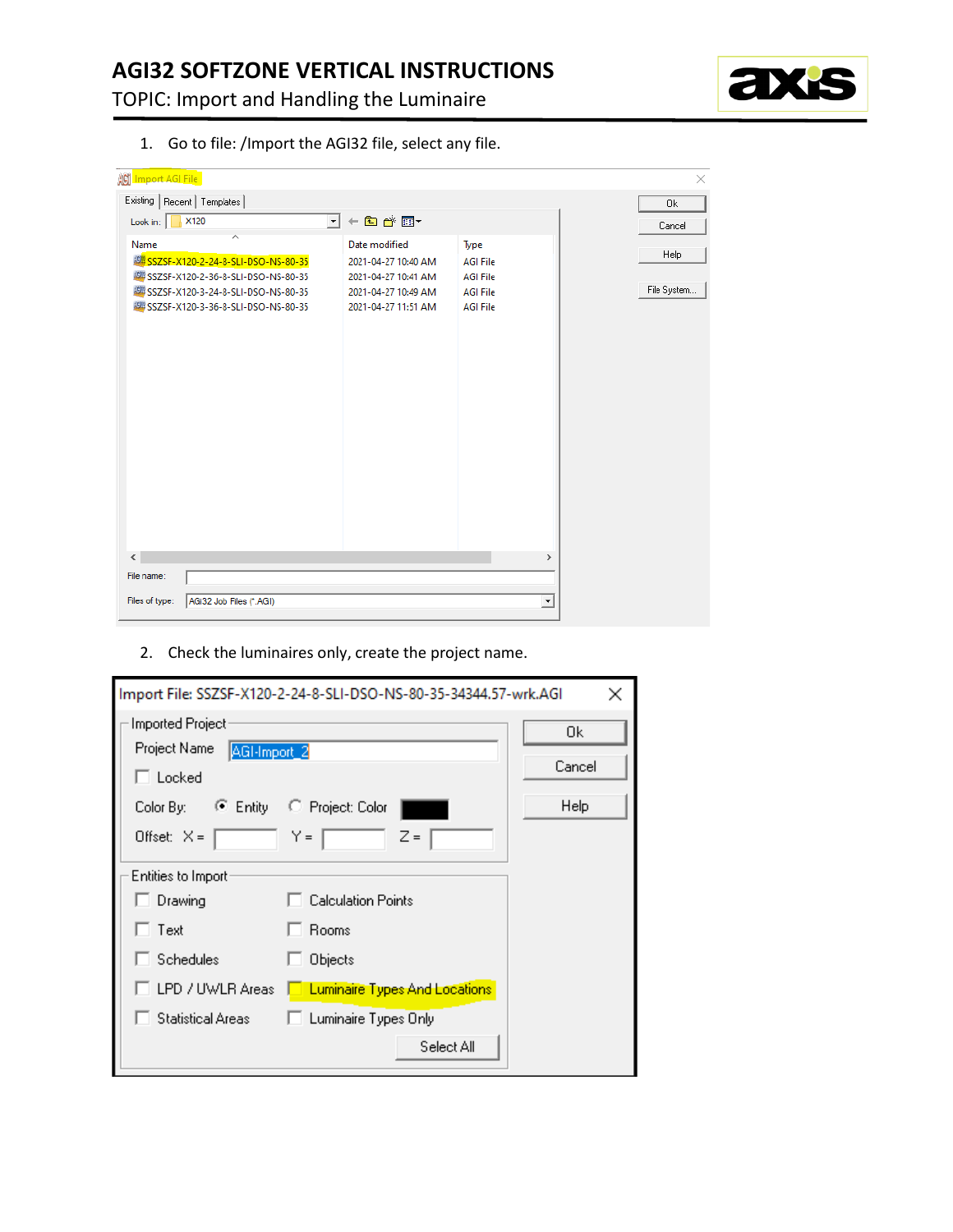# **AGI32 SOFTZONE VERTICAL INSTRUCTIONS**

TOPIC: Import and Handling the Luminaire

- 3. From the Luminaire menu. Select and move the inserted luminaires.
- 4. Place the fixtures inside the room.
- 5. Click on side view to verify and move the desired height.



- ѭ -6. Create a group, select the luminaires.
- 7. Select the group insertion point, create a unique label.
- 8. Check your parameters, then add/redefine.

| <b>Define Luminaire</b> |                                                |         |                                                                                                                   |                                                |                          |                      |               |         |                           |        |          |     | $\times$     |
|-------------------------|------------------------------------------------|---------|-------------------------------------------------------------------------------------------------------------------|------------------------------------------------|--------------------------|----------------------|---------------|---------|---------------------------|--------|----------|-----|--------------|
|                         |                                                |         | $\odot$ Instabase $\sim$ $\odot$ Audit $\sim$ $\odot$ Downloaded $\odot$ Collection $\odot$ Select $\bullet$ Find |                                                |                          |                      | Smart Symbols |         | √ Auto Define             |        |          |     |              |
|                         |                                                |         | Defined Luminaires - Drag-and-drop here! Use Alt+Arrows keys to reorder list                                      |                                                |                          |                      |               |         |                           |        |          |     | Close        |
| Label                   |                                                |         |                                                                                                                   | Description                                    |                          |                      |               |         | Locations                 |        | $\hat{}$ |     |              |
| √                       | SSZSF-2-SLI-350-80-35                          |         |                                                                                                                   | SSZSF-2-SLI-350-80-35                          |                          |                      |               |         | 0                         |        |          |     | Help         |
| $\otimes$               | SSZSF-2-SLI-250-80-35                          |         |                                                                                                                   | SSZSF-2-SLI-250-80-35                          |                          |                      |               |         | $\bf{0}$                  |        |          |     |              |
|                         | SSZSF-2-SLI-175-80-35                          |         |                                                                                                                   | SSZSF-2-SLI-175-80-35                          |                          |                      |               |         | $\theta$                  |        |          |     | Relabel      |
|                         | SSZSF-2-SLI-700-80-35<br>SSZSF-2-DSD-200-80-35 |         |                                                                                                                   | SSZSF-2-SLI-700-80-35<br>SSZSF-2-DSD-200-80-35 |                          |                      |               |         | 0<br>0                    |        |          |     | Delete       |
| N120                    |                                                |         |                                                                                                                   | V120                                           |                          |                      |               |         | $\overline{3}$            |        |          |     |              |
|                         |                                                |         |                                                                                                                   |                                                |                          |                      |               |         |                           |        |          |     | Add/Redefine |
| General                 |                                                |         |                                                                                                                   |                                                |                          |                      |               |         | Pole or E Pendant Mounted |        |          |     |              |
| Label                   | V120                                           |         |                                                                                                                   | Tag<br>$\overline{\mathbf{r}}$                 |                          |                      |               |         | C Dynamic: Attach to Z=   |        |          |     |              |
| Description             | $\sqrt{120}$                                   |         |                                                                                                                   |                                                |                          | $\blacktriangledown$ | Defaults      |         | $C$ Static: Length =      |        |          |     |              |
|                         |                                                |         |                                                                                                                   |                                                |                          |                      |               |         |                           |        |          |     |              |
| Group Definition        |                                                |         |                                                                                                                   |                                                |                          |                      |               |         |                           |        |          |     |              |
| Reference Angle 60      |                                                |         |                                                                                                                   |                                                |                          |                      |               |         | Create Composite File     |        |          |     |              |
| Label                   |                                                | Sub-Tag | RelX                                                                                                              | Rel.Y                                          | RelZ                     | Rel.Orient           |               | Tilt    | Roll                      | Spin   |          |     |              |
|                         | SSZSF-2-DSD-40                                 |         | .872                                                                                                              | 504                                            | $-1.97$                  | 30                   |               | ō       | Ιū                        | 'n     |          |     |              |
|                         | SSZSF-2-DSO-40                                 |         | 2.607                                                                                                             | 53                                             | $-1.97$                  | 150                  |               | ō       | 0                         | o      |          |     |              |
|                         | SSZSF-2-SLI-350                                |         | 2.624                                                                                                             | .52                                            | $\overline{0}$           | 60                   |               | ō       | o                         | ō      |          |     |              |
|                         | SSZSF-2-SLI-350<br>SSZSF-24-SSD-3              |         | .86<br>$\overline{0}$                                                                                             | .498<br>$\overline{0}$                         | $\overline{0}$<br>$-986$ | 120<br>210           |               | ō<br>90 | o<br>o                    | o<br>o |          |     |              |
|                         | SSZSF-24-SSD-3                                 |         | 3.494                                                                                                             | .019                                           | $-984$                   | 330                  |               | 90      | o                         | o      |          |     |              |
|                         |                                                |         |                                                                                                                   |                                                |                          |                      |               |         |                           |        |          |     |              |
|                         |                                                |         |                                                                                                                   |                                                |                          |                      |               |         |                           |        |          |     |              |
|                         |                                                |         |                                                                                                                   |                                                |                          |                      |               |         |                           |        |          |     |              |
|                         |                                                |         |                                                                                                                   |                                                |                          |                      |               |         |                           |        |          |     |              |
|                         |                                                |         |                                                                                                                   |                                                |                          |                      |               |         |                           |        |          |     |              |
|                         |                                                |         |                                                                                                                   |                                                |                          |                      |               |         |                           |        |          |     |              |
|                         |                                                |         |                                                                                                                   |                                                |                          |                      |               |         |                           |        |          |     |              |
|                         |                                                |         |                                                                                                                   |                                                |                          |                      |               |         |                           |        |          |     |              |
|                         |                                                |         |                                                                                                                   |                                                |                          |                      |               |         |                           |        |          |     |              |
|                         |                                                |         |                                                                                                                   |                                                |                          |                      |               |         |                           |        |          |     |              |
|                         |                                                |         |                                                                                                                   |                                                |                          |                      |               |         |                           |        |          |     |              |
|                         |                                                |         |                                                                                                                   |                                                |                          |                      |               |         |                           |        |          |     |              |
|                         |                                                |         |                                                                                                                   |                                                |                          |                      |               |         |                           |        |          | РТВ |              |
|                         |                                                |         |                                                                                                                   |                                                |                          |                      |               |         |                           |        |          |     |              |
|                         |                                                |         |                                                                                                                   |                                                |                          |                      |               |         |                           |        |          |     |              |



- هر

↗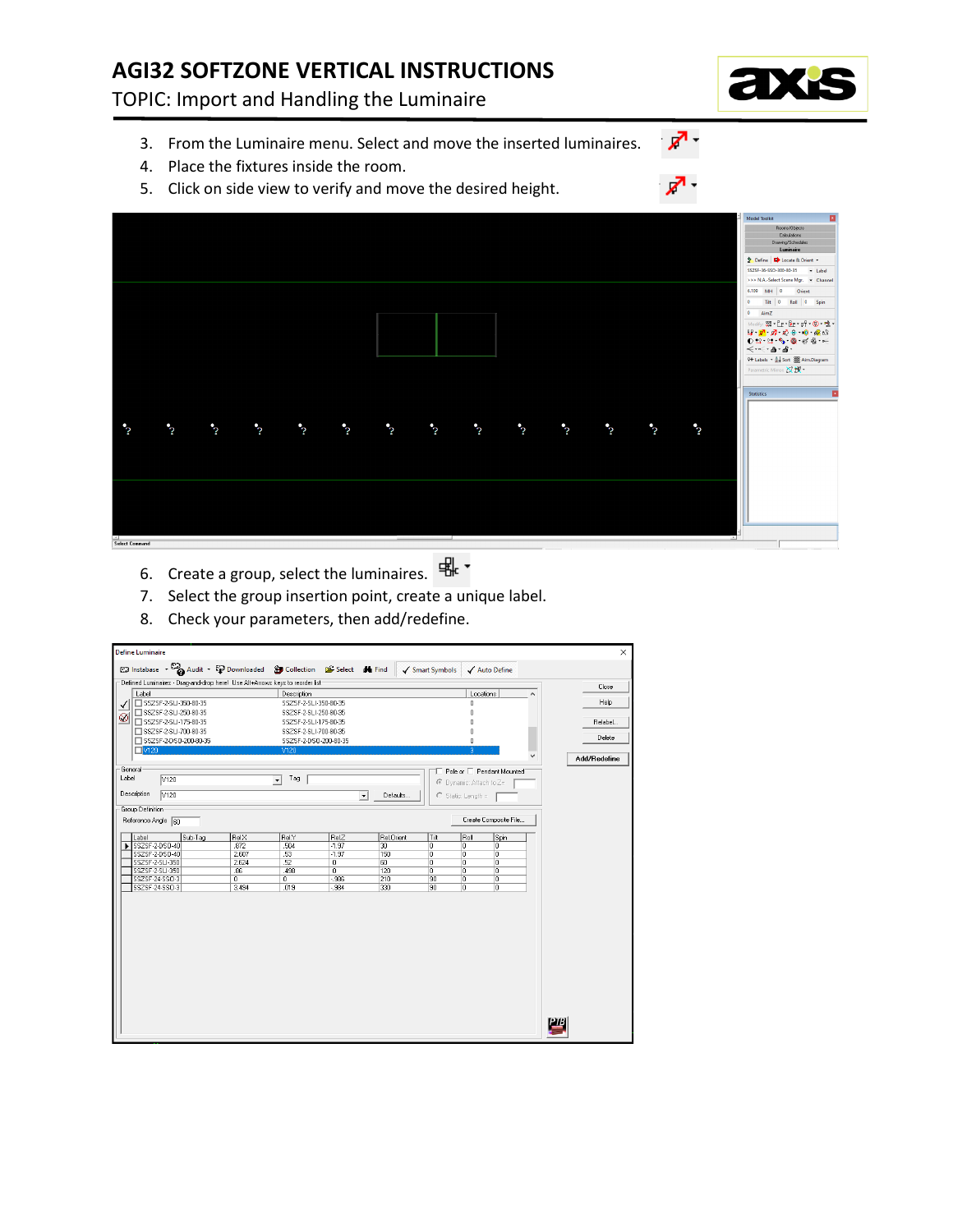# **AGI32 SOFTZONE VERTICAL INSTRUCTIONS**

TOPIC: Import and Handling the Luminaire



- 9. In the luminaire menu. Insert the new luminaire group click on locate and orient button.  $\Box$  Locate & Orient  $\cdot$
- 10. Locate and copy as needed.



#### **Swap IES file:**

- ѭ∙ 1. From the Luminaire Menu, click on explode group.
- 2. Select the luminaries to replace.
- 묘~ 3. Click on Swap Luminaire command, then select the new IES file. **Note: replace the same IES type only. Ex: indirect by indirect or lit edge by lit edge.**